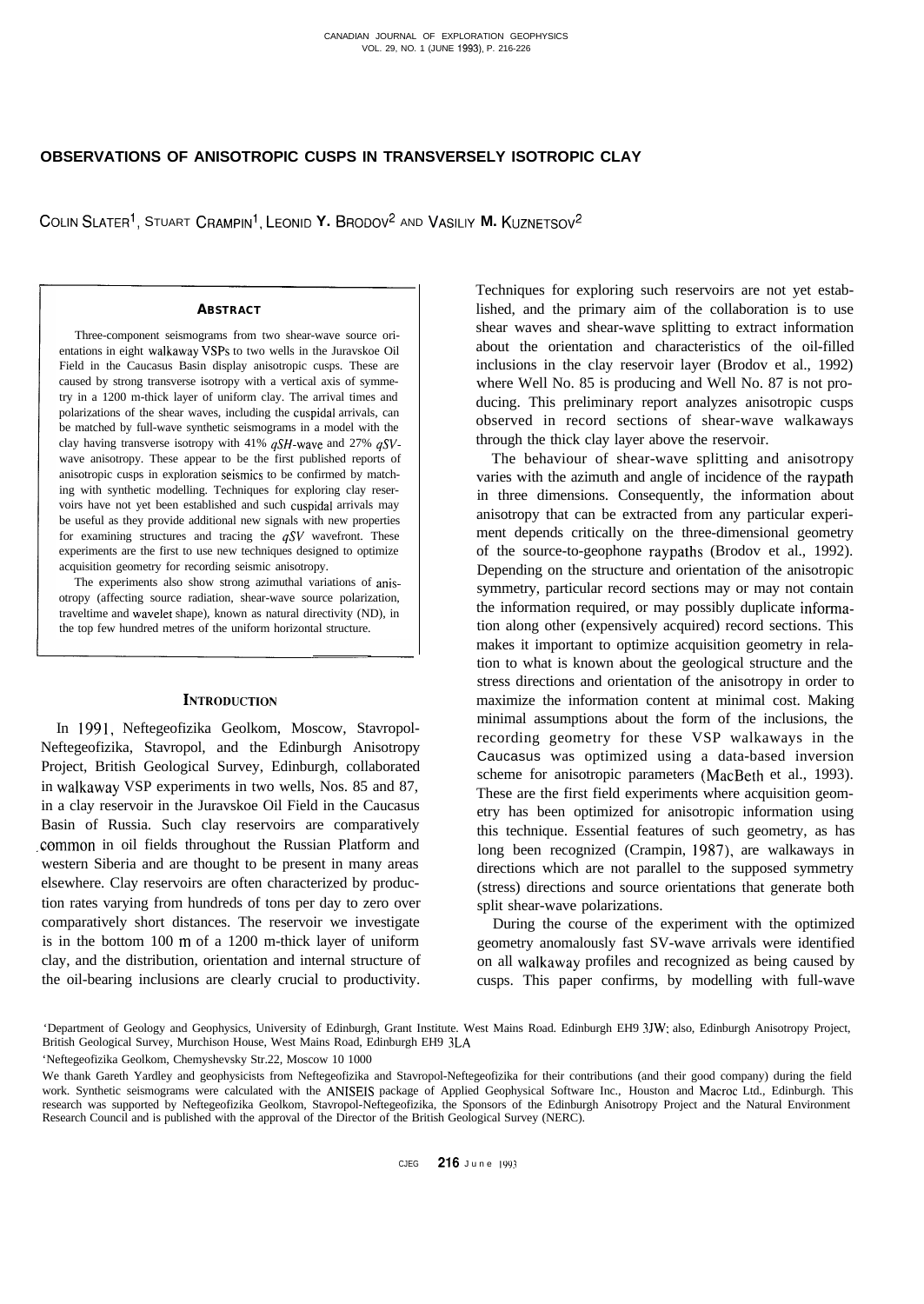synthetic seismograms, that these anomalous phases are generated by cusps on the SV-wave group-velocity surfaces caused by the high differential shear-wave anisotropy. Although cusps are well established theoretically, and are expected in strong anisotropy, there appears to be no reports synthetically modelling cusps in field observations before this study. Previously, Jolly (1956) observed abnormally large SV-wave velocities in field observations in (Pierre) shale and offered these, qualitatively, as observations of cusps. Later Levin (1979) presented an explanation of these observations in terms of general cusp arrival time behaviour and White (1982), although not discussing Jolly or Levin's work, shows results on cusp amplitudes which support Levin. The possible importance of exciting cuspidal arrivals for field studies is that they can provide additional signals along raypaths through zones of interest and place further constraints on interpretation of the fluid-filled inclusions without acquiring additional data sets. The terminology we use for describing anisotropy is that suggested by Crampin (1989).

# **TRANSVERSE ISOTROPY AND CUSPS**

Velocities of both *P-* and S-waves propagating obliquely in sedimentary sequences may differ substantially from vertical velocities. This is characteristic of hexagonal anisotropic symmetry, that is transverse isotropy about a vertical symmetry axis leading to azimuthal isotropy. Uhrig and Van Melle (1955) report anisotropy factors as large as  $K = 1.4$  for P-waves, where  $K = V_{\text{horiz}}/V_{\text{vert}}$ , and Brodov et al. (1984) report anisotropy factors for shear waves as large as  $K = 1.5$ . Brodov et al. note that most argillaceous sediments are transversely isotropic with clays having particularly pronounced shear-wave anisotropy.

Riznichenko (1949) and Postma (1955) showed that such effective transverse isotropy could be caused by (P)eriodic sequences of (T)hin isotropic (L)ayers (PTL anisotropy) with layer thicknesses smaller than the seismic wavelengths. Lithological anisotropy of aligned grains may also cause such transverse isotropy (Kaarsberg, 1968) and, since lithological anisotropy and PTL anisotropy have very similar patterns of elastic constants, it is difficult to separate the cause .-from their effects on seismic waves. Clays typically display little bedding and the observed transverse isotropy is believed to be caused by the lithology of preferentially aligned grains.

Musgrave (1954) showed theoretically that materials with strong transverse isotropy may have cusps in the SV-wave group-velocity surfaces, caused by the high curvature of the SV-wave phase-velocity variations. One of the clearest indications of cusps on record sections is anomalously fast arrivals. The only previous publication reporting observations of anisotropic cusps in exploration seismics appears to be Jolly (1956), interpreted by Levin (1979).

#### **GEOLOGY OF JURAVSKOE OIL FIELD**

Wells Nos. 85 and 87 are located in the foredeep, north of the Caucasus Mountains, 5 km and 10 km southwest of the

village of Blagodamyy, 100 km east of Stavropol (Figure 1). The flat-lying geology, determined previously by well logs, seismic reflection and VSP surveys, consists of an almost horizontal sequence, about 600 m thick, of Neogene clays, sandstones and limestones overlying the Maikop Series of Middle Oligocene to Lower Miocene rocks (Nalivkin, 1973). The uppermost 200 m of the Maikop in the area of the wells is an alternating sequence of sandstones and clays overlying 1200 m of uniform clay with the reservoir in the lowest 100 m. The velocity structure in Figure 2a, derived from a nearoffset VSP, indicates continuous clay below 870 m with a small gradient in P-wave velocity and a slightly larger gradient in shear-wave velocity, with  $V_p/V_s$  ratios between 2.1 and 3.0. High  $V_r/V_r$  ratios between 1.8 and 3.0 are characteristic of clay beds (Castagna et al., 1985). The increase of  $V<sub>s</sub>$  and decrease in  $V_p/V_s$  below 1950 m in the clay reservoir is thought to be caused by the presence of organic-rich material in the clay.

### **DATA ACQUISITION**

The walkaway profiles suggested by the acquisition optimization procedure (MacBeth et al., 1993) were two source polarizations along two azimuths with geophones at two levels in two cased vertical wells, Nos. 85 and 87. We examine the data set from Well No. 85 in this study but all walkaway profiles from both wells show similar features. The geophone levels spanned the 100 m-thick reservoir zone near the bottom of the 1200 m-thick clay layer of uniform clay. Figure 1 shows the layout of the acquisition geometry and Table 1 lists details of the field experiment at Well No. 85.



**Fig.** 1. Location of Caucasus region with arrow marking study area and acquisition geometry for Well No. 85 showing walkaway shearwave offsets.

CJEG **217** June 1993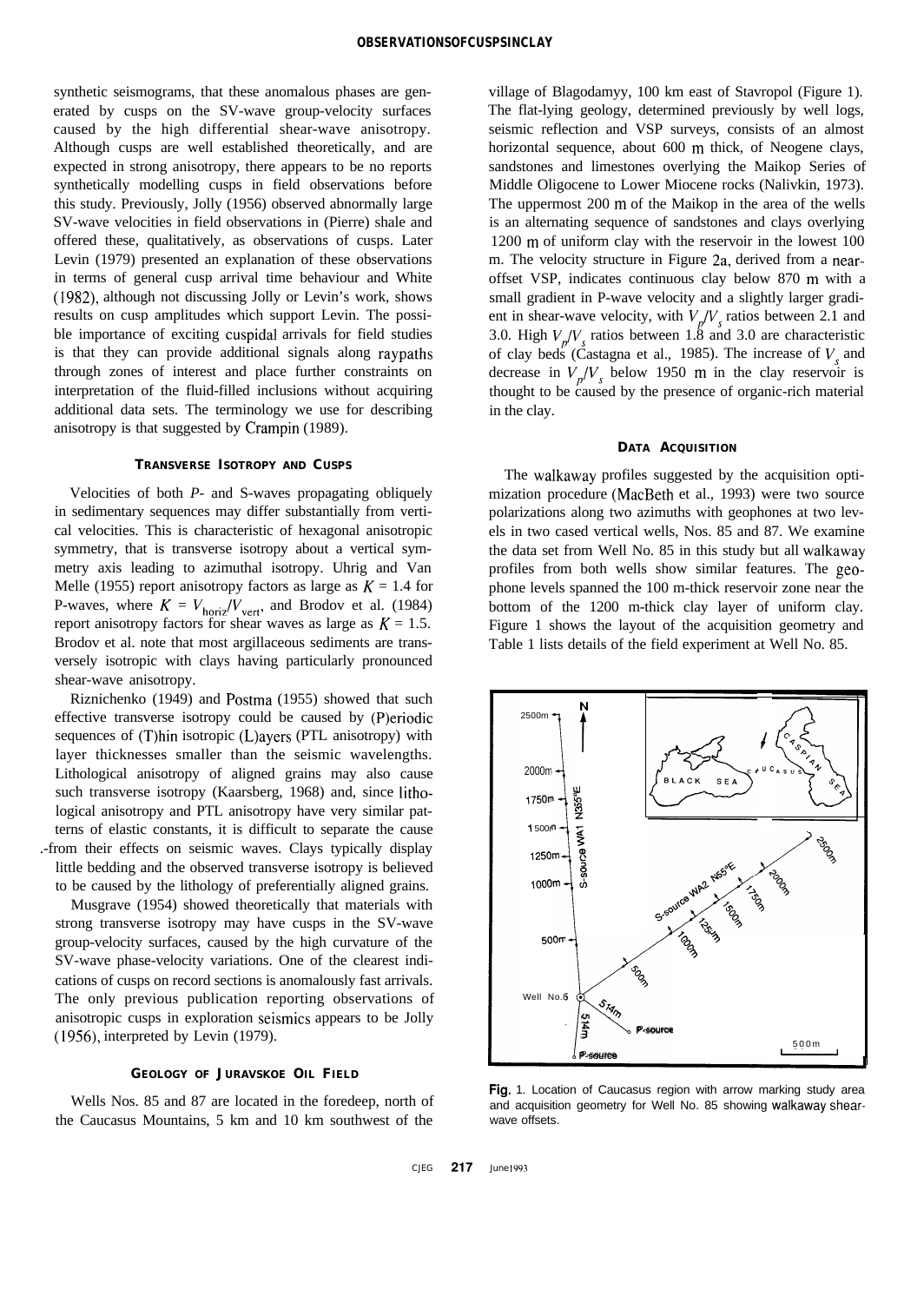

**Fig.** 2. **(a)** Isotropic velocity structure derived from a near-offset VSP, and **(b)** ray tracing shear waves through the isotropic velocity structure in (a).

| EQUIPMENT AND LAYOUT |                                     |  |  |  |  |  |
|----------------------|-------------------------------------|--|--|--|--|--|
| S-wave source        | Electrodynamic VEIP-40 truck        |  |  |  |  |  |
| Peak frequency       | 16Hz                                |  |  |  |  |  |
| Offset from wellhead | 500-2500 m                          |  |  |  |  |  |
| Azimuth of walkaways | 1) N355°E, 2) N55°E                 |  |  |  |  |  |
| P-wave source        | 400-g blocks of explosive           |  |  |  |  |  |
| Peak frequency       | 100 Hz                              |  |  |  |  |  |
| Offset from wellhead | 514 m                               |  |  |  |  |  |
| Azimuth              | 1) N125°E, 2) N185°E                |  |  |  |  |  |
| Geophone system      | Orthogonal 3-component, moving coil |  |  |  |  |  |
| Geophone levels      | 1950 and 2050 m                     |  |  |  |  |  |
| Field filters        | 10 Hz low-cut, 50 Hz Notch          |  |  |  |  |  |
| Sample rate          | 1 ms                                |  |  |  |  |  |
| Record length        | 6 s                                 |  |  |  |  |  |

**Table 1.** Details of the field experiment at Well No. 85.

Shear waves were generated with an impulsive electrodynamic source, the VEIP-40 (Table I), aligned in-line and cross-line to the direction of the wellhead. Since the walkaways were not parallel to stress/symmetry directions such source orientations excited both split shear-wave polarizations. Each truck had three baseplates producing a horizontal force giving impulsive signals with, in this experiment, an effective centre frequency of 16 Hz. The source signals were

phone level allowing P-wave signals to be cancelled and shear-wave signals enhanced by subtracting seismograms of opposite source polarizations (Puzirev and Brodov, 1969). Correspondingly, *P-waves* were enhanced and shear waves cancelled by adding opposite polarizations. To determine orientations of the downwell geophones, high-energy *P*waves were generated by explosives in shallow boreholes at offsets of 5 14 m. **ANALYSIS**

stacked (up to 32 times for the widest offset with a 3200-m raypath) with left and right source polarizations at each geo-

Figure 3 shows three-component seismograms for two sources along two walkaways with the geophone at the 1950-m level in Well No. 85. (Note that the offsets along each walkaway are 250 m apart except for the first and last offsets which are 500 m apart.) Since the relative arrival times of phases on different components of the seismic traces, important for this study, are usually well separated displays of polarization diagrams (hodograms) are not informative. We prefer to display these walkaway records as three-component record sections (Figure 3), rather than four-, six- or ninecomponent matrix displays as has become conventional in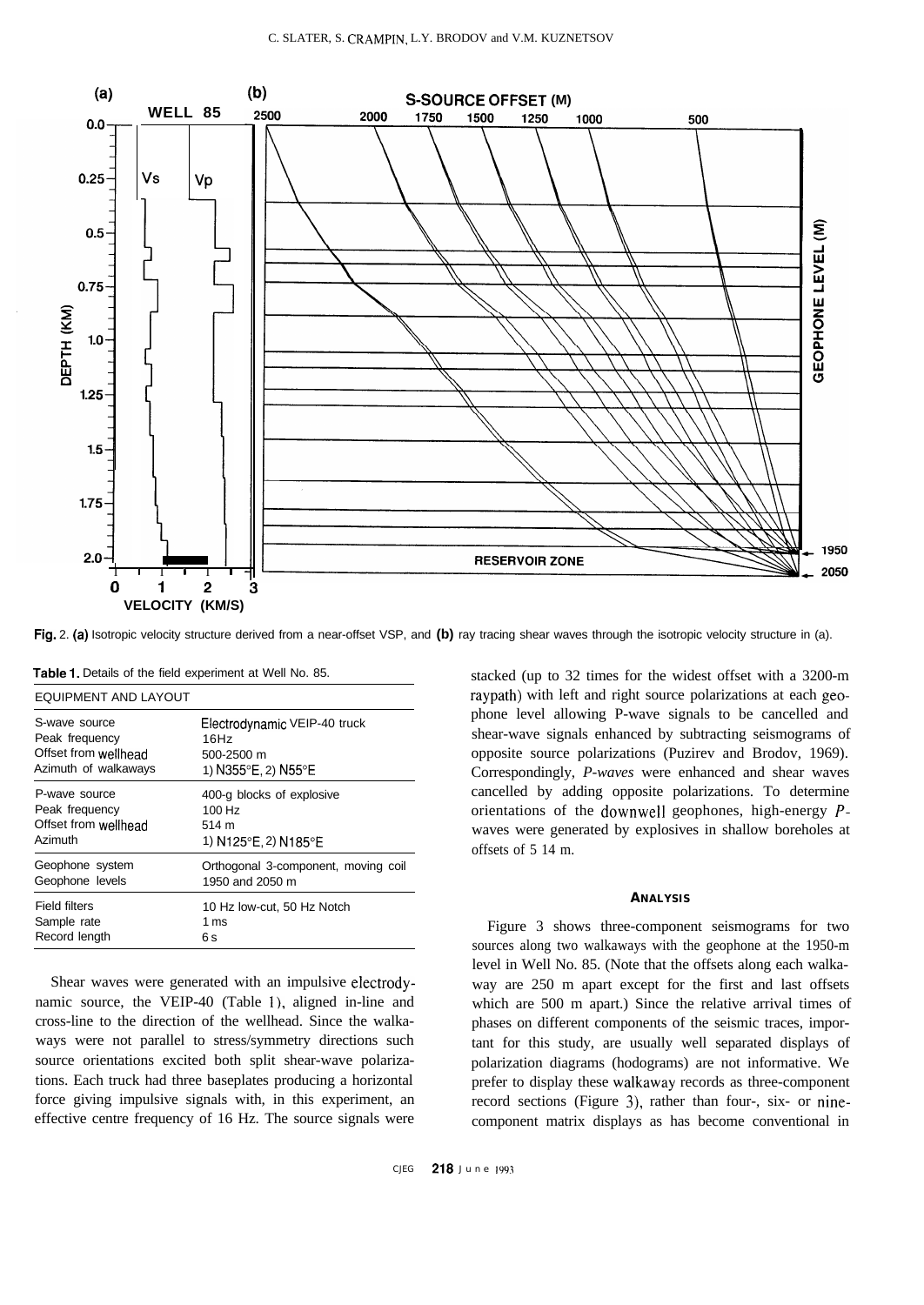

Fig. 3. Three-component seismograms recorded by geophone at 1950-m level for walkaway WA1 at an azimuth of N355°E for (a) in-line, and (b) cross-line source orientations and for walkaway WA2 at an azimuth of N55"E for (c) in-line, and (d) cross-line source. Seismograms are (V)ertical and horizontal (R)adial (in-line) and (T)ransverse (cross-line) and time is from origin. Each three-component seismogram is normalized separately. The small solid triangles mark arrival times of the main body-wave phases used to estimate the transverse isotropy and the open triangles mark anomalous arrivals which synthetic seismograms show are generated by a cusp (1500-m offset) and by a shallow P-to-S conversion (2500-m offset). The arrow (2500-m offset) marks an arrival which synthetic seismograms (Figure 7) show is also cuspidal.

displays of vector data sets where analysis of smaller time separations is required.

.

The data sets from the two walkaways show many similarities with the largest differences being between the relative amplitudes of the three-component signals. All eight walkaways show very similar features and most of the following comments and modelling results, including observations of cuspidal arrivals, apply equally to all walkaways. There are many anomalous features in Figure 3, particularly the multiple shear-wave arrivals with different velocities (leading to different arrival times) and different polarizations. These multiples have similar arrival times at the corresponding offsets and geophone levels along the different walkaways, but the relative three-component amplitudes vary substantially

between offsets and geophone levels and between walkaways (compare the two walkaways in Figure 3).

The arrivals we attempt to model directly are the anomalous fast arrivals at the 1500-m and 2500-m offsets, marked by open triangles. These appear on record sections of both walkaways in Figure 3, and on all other walkaways to all geophone levels, as does the cross-coupling between arrivals on the sagittal plane and the transverse horizontal direction that would not be expected in a flat-layered isotropic or azimuthally isotropic structure. We match the field seismograms with synthetic seismograms by proceeding successively from isotropic models to transversely isotropic to azimuthally anisotropic models. The synthetic seismograms are computed by a reflectivity technique (Taylor, 1990).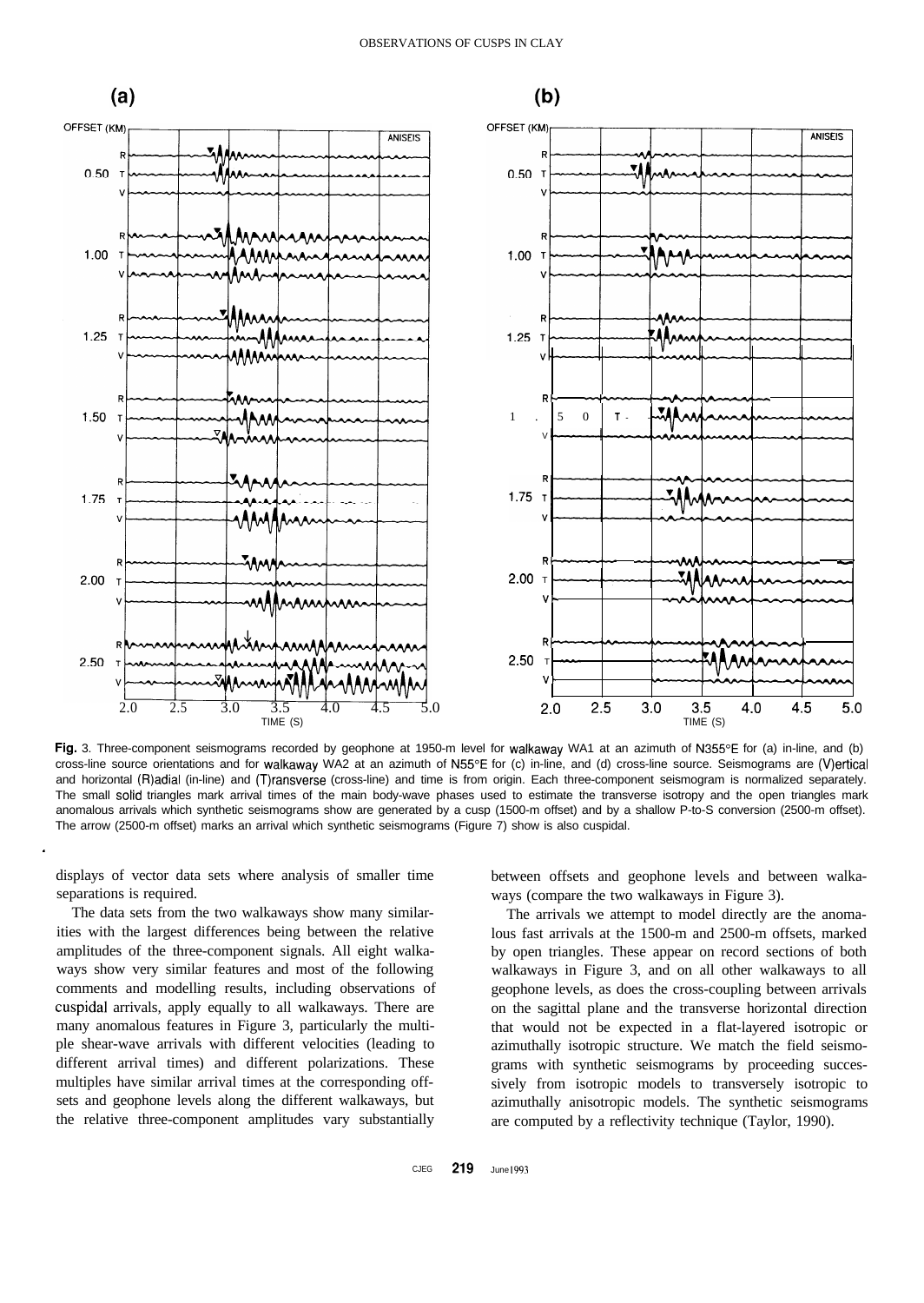

**Fig. 3 (Cont'd).**

# **Modelling raypaths in an isotropic structure**

Figure 2a shows the isotropic velocity structure obtained from a near-offset VSP survey and Figure 2b shows shearwave ray tracing from the walkaway offsets through this structure [density was derived from the algorithm of Gardener et al. (1974)]. Figure 4 shows the corresponding synthetic seismograms for in-line and cross-line source orientations to the 1950 m-level geophone. Substantial differences in arrival times between the field data in Figure 3 and the synthetic seismograms in Figure 4 show that, although the model gives appropriate arrival times for near-vertical propagation at the 500 m offset as would be expected, the differences in traveltime increase with offset to about 700 ms for the 2500 m offset. This indicates that horizontal velocities are substantially greater than vertical velocities which is characteristic of transversely isotropic structures.



# **Modelling raypaths in a transversely isotropic structure**

The shear-wave ray tracing in Figure 2b shows that, except for the 2500 m offset, the raypaths are quite close to straight lines, particularly through the clay from 870 m to 1900 m. Although the incidence angles at the geophone are different from the isotropic raypaths in Figure 2b, the deviations of the raypaths are comparatively small and source-togeophone straight lines are a good first-order approximation to the true raypaths. Arrival times were picked, as indicated by small solid triangles in Figures 3a and 3b. Figure 5a shows the estimated (group) velocity variations derived from these picks plotted against incidence angle assuming straight-line raypaths for walkaway WA1 in Figure 3. The estimated velocities for WA2 are almost identical. Extrapolation to the axes in Figure 5a **suggests** substantial transverse isotropy of about *34% qSH-wave* and 24% *qSV*wave anisotropies and 19% P-wave velocity anisotropy.

 $(d)$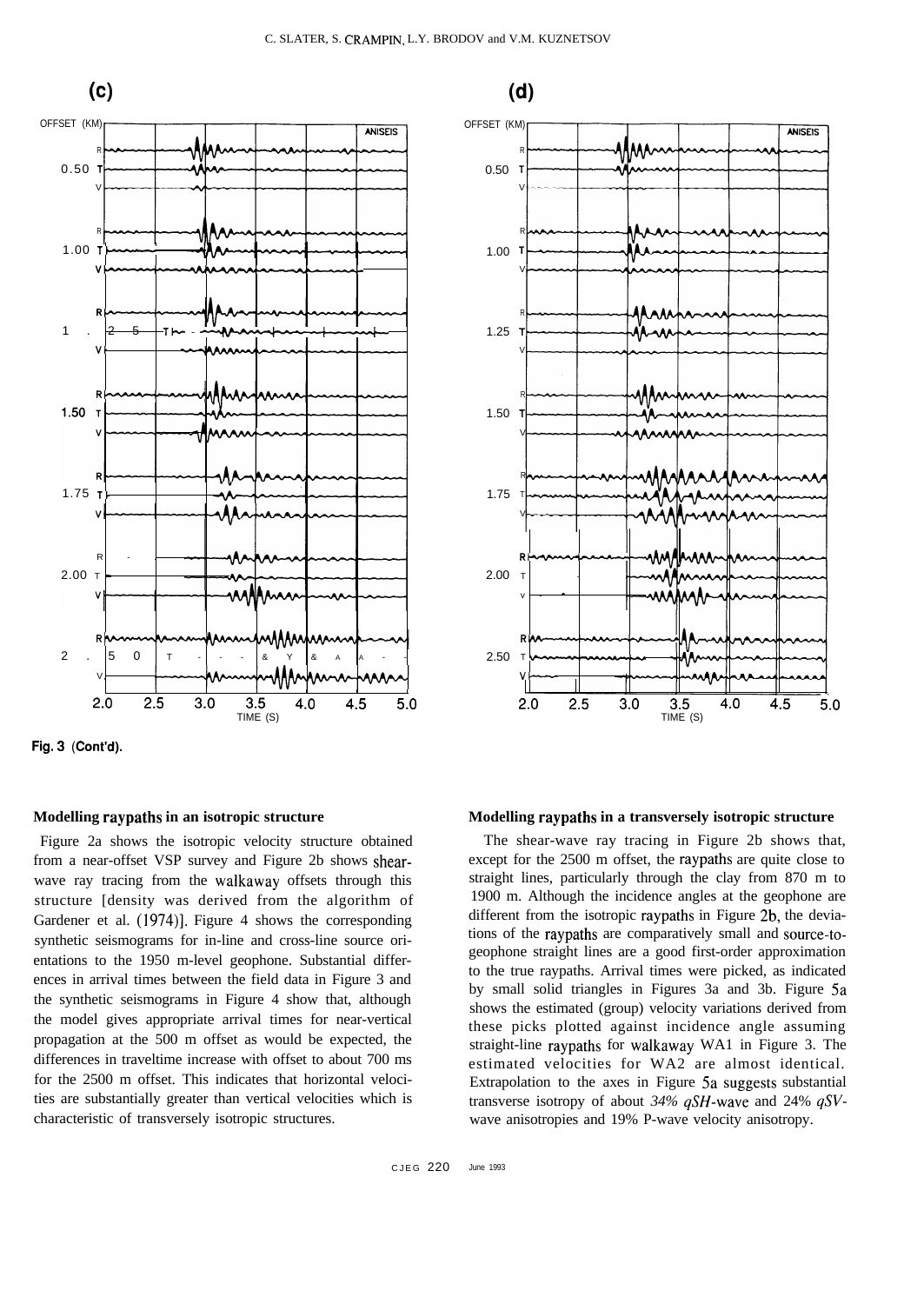For transverse isotropy, the square of the P-wave phase velocity is expected to have an approximately sin 28 variation with angle from the symmetry axis (with a, usually small, sin 48 contribution), and the squares of the *SH-* and SV-wave phase-velocity variations are similarly expected to have approximately sin 28 and sin 48 variations, respectively, where the coefficients of the sin 48 variations of the squares of *P-* and SV-wave phase velocities are equal and opposite in sign (Crampin, 1981). Seismic rays propagating at the group velocity, derived by differentiating the phase velocity, have more complicated surfaces, which may in some circumstances contain cusps. However, these simple geometric relationships are strictly valid at the axes (0" and 90°) where phase and group velocities are equal and provide simple inversion techniques for elastic constants.

Projecting the variations in Figure 5a to the axes at 0" and 90" provides four of the five elastic constants specifying a transversely isotropic solid. The fifth constant can be adjusted to match the details of the separation (in percent) between the two shear-wave group velocities. The elastic constants of this transversely isotropic model are listed in Table 2 and the velocity variations are shown in Figure 5b. The solid lines in the figure are the phase velocities showing the sin 28 and sin 48 variations. The dashed lines are the group velocities (joined to the appropriate phase velocity) where the *SV* curve displays the expected cusps. Estimated field group velocities are superimposed from Figure 5a and show a good match with the modelled group velocities. This model is used to provide a base from which to prepare further anisotropic models for the individual layers.

Since most of the transverse isotropy is expected to be in the clay interval (Brodov et al., 1984) from 870 m to 2050 m, a fifteen-layer model was made up containing 15% *SV-* and 18% SH-wave anisotropy in the layers above 870 m and 27%



**Fig.** 4. Three-component synthetic seismograms for a walkaway survey to a geophone at 1950-m level through the multilayered isotropic structure in Figure 2a for (a) in-line, and (b) cross-line source orientations. Notation as in Figure 3.

CJEG **221** June 199 3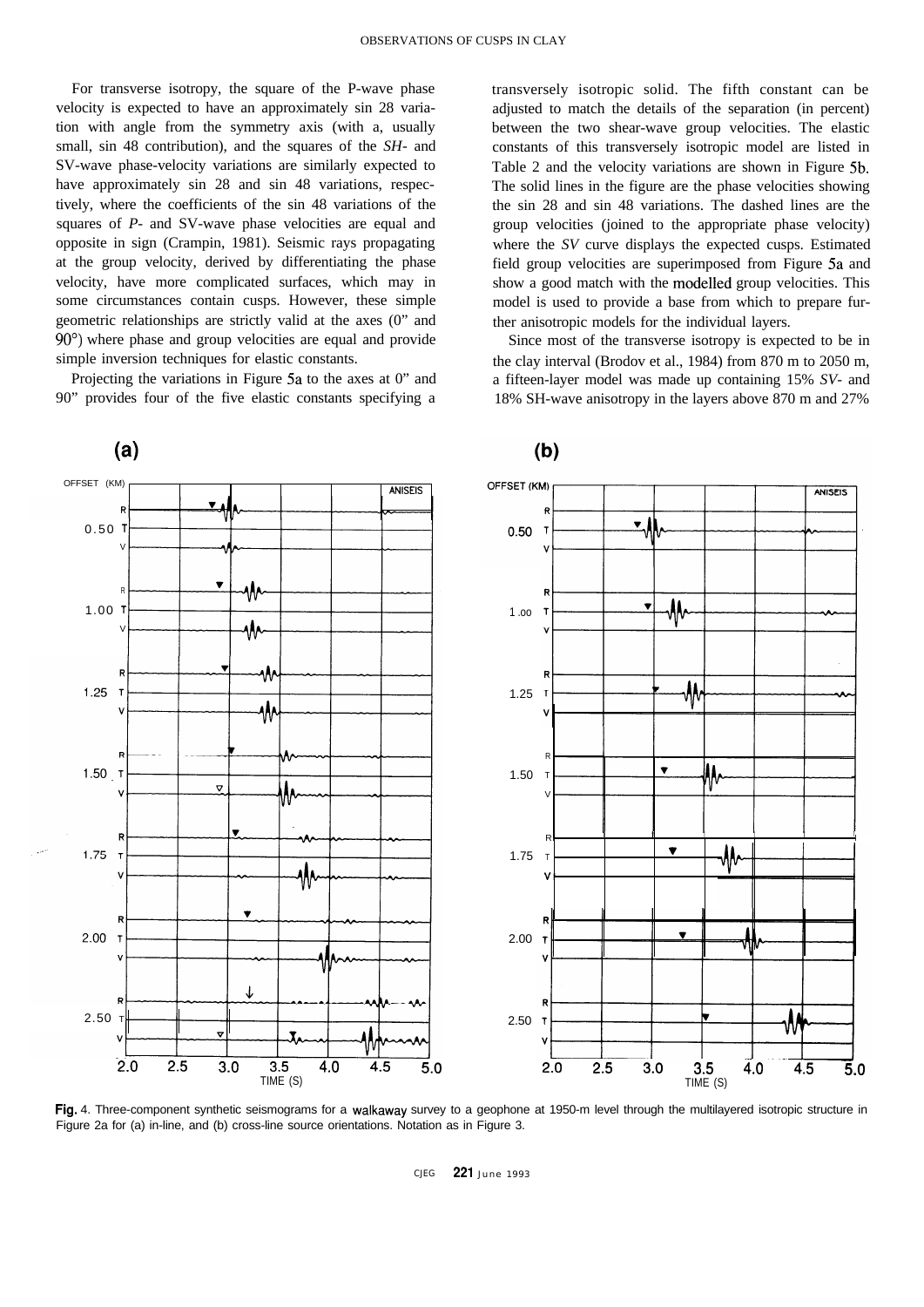SV- and 41% W-wave anisotropy in the clay layers below level 870 m . A program was written to insert given percentages of *P-* and shear-wave anisotropy in each layer, given the velocities along the vertical symmetry axis in Figure 2a. The fifth constant was adjusted to match the W-wave (and P-wave) sin 48 variations. Figure 5c shows the velocity variations through layer No. 9 with 41% *SH-* and 27% W-wave anisotropy in the anisotropic clay interval. There is a pronounced cusp. Figures 6a and 6b show synthetic seismograms calculated for in-line and cross-line source orientations for walkaways through this fifteen-layer transverselyisotropic model. Despite the relative simplicity of the modelling, most essential features of the field data in Figure 3 are reproduced, except for the variable sagittal to transverse coupling. The arrival times and amplitudes of all of the main phases are similar and, in particular, the arrival times and amplitudes of the anomalous phases at offsets of 1500 m and 2500 m marked by open triangles are similar. The anomalous phase at 1500 m offset is wholly determined by the cusp and is generated near the centre of the cusps in Figures 5b and 5c.

The first anomalous arrival at the 2500 m offset, marked by an open triangle in Figure 3a and matched by the synthetic seismograms, is the shear wave from a P-to-S conversion at the larger impedance contrasts above the top of the clay (above 870 m). There is a possible second anomalous arrival on the radial-component seismograms at 2500 m offset marked by an arrow. To demonstrate these arrivals in more detail, Figure 7 shows synthetic seismograms calculated for 100 m-interval offsets between 1000 and 2500 m in the transversely isotropic structure. The arrival just later than the arrow at the 2500 m offset can be traced directly to the cusp at 1500 m offset, showing that the arrival in Figure 3a is cuspidal. The cuspidal arrivals at the intervening 1750 m and 2000 m offsets are not sufficiently separated in time from the



Fig. 5. (a) Velocities estimated from seismograms in Figures 3a and 3b assuming straight raypaths: dashed line is P-wave velocity variations; solid line is W-wave variations; and dotted line is SH-wave variations. (b) Velocities in the transversely isotropic model matching the estimated velocities in (a). Solid lines are phase velocities and dashed lines are group velocities joined to equivalent phase velocity by lines at every  $10^{\circ}$  of phase-velocity direction. The group velocities from the observations in (a) are superimposed in (b). (c) Velocities in transversely isotropic layer 9 with same notation as (b).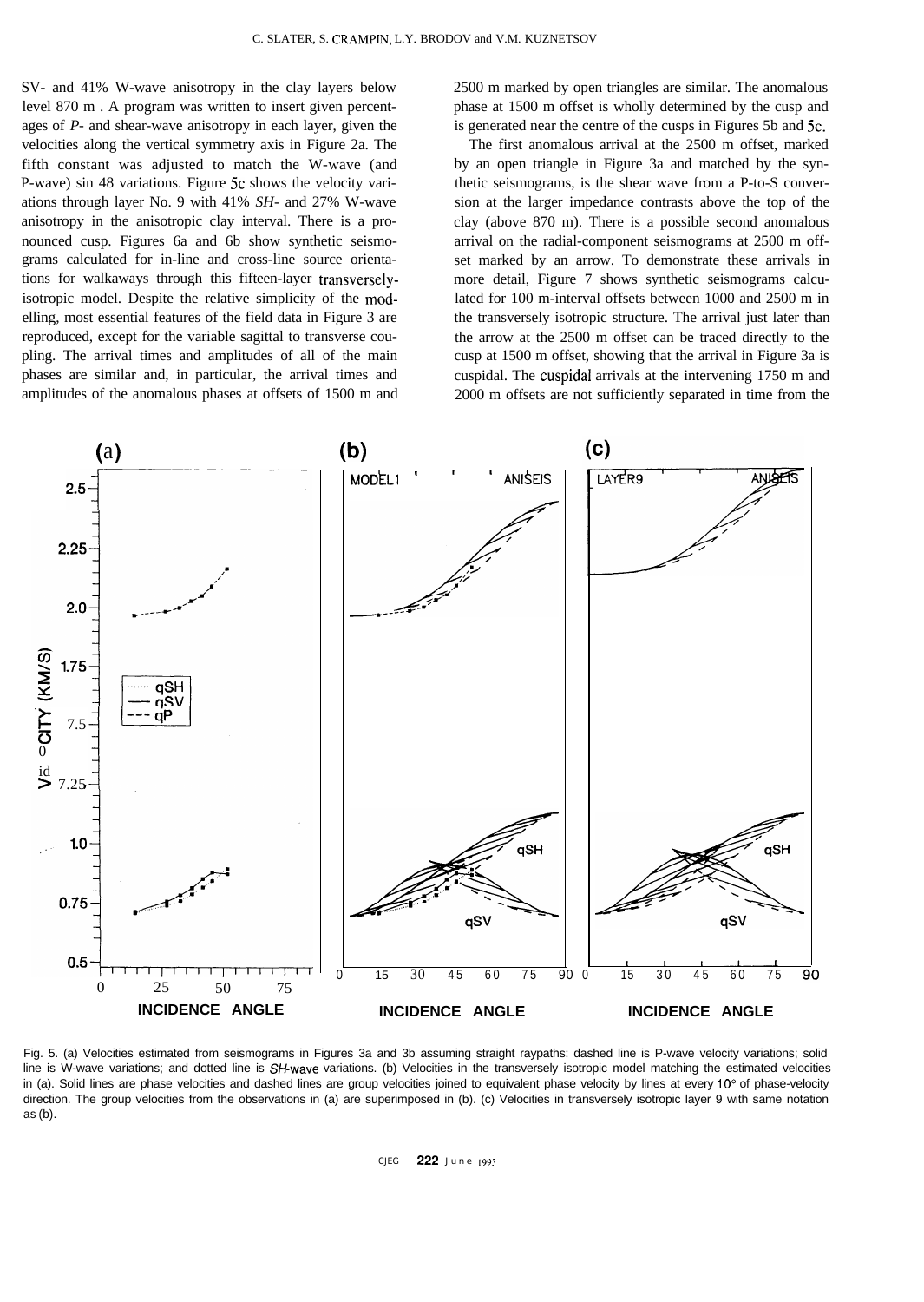main shear-wave arrivals to be clearly identified in Figure 3, but the general form of the arrivals from the SV-source orientation are well reproduced by the synthetic seismograms in Figures 6a and 6b.

We suggest that these models confirm that anomalously fast arrivals at offsets of 1500 m and 2500 m are generated by cusps. However, a characteristic feature of the field records that is not modelled by the transversely isotropic model in Figures 6a and 6b is the coupling between motion

**Table** 2. Elastic constants in 10<sup>9</sup> Pa for straight raypaths in Figure 5b and Layer 9 in Figure 5c. Density is  $p = 2.11$  g/cm<sup>3</sup>.

| ELASTIC CONSTANTS FOR FIGURE 5. |  |  |
|---------------------------------|--|--|
|---------------------------------|--|--|

|           | $c_{1111}$<br>$C_{2222}$ | $\text{c}_{3333}$ | $c_{1122}$ | $c_{3311}$<br>$C_{2233}$ | $c_{2323}$<br>$C_{3131}$ |
|-----------|--------------------------|-------------------|------------|--------------------------|--------------------------|
| Figure 5b | 12.585                   | 8.155             | 7.178      | 6.550                    | 1.019                    |
| Figure 5c | 14.027                   | 9.663             | 8.052      | 7.796                    | 1.040                    |

( a) OFF SET (KM) OFFSET (KM) SET (KM) **The Contract of Late Contract of Late Contract On ANISEIS** ANISEIS **R. R** 새  $0.500$  $0.50$ v- **V V R** 3A **1.00 <sup>T</sup> 1.00 <sup>T</sup> . V V I I I I R**  $1.255$  T 1.25 **V R** য়৸  $1.50$  T 1.50 **V** V' **R** 채 1.75 1.75.75 **TTi <sup>I</sup> <sup>I</sup> V, R** 7M 2.00 **T** 2.00 **R-- V** 2.50 **<sup>T</sup>** 2.50 **Vv-c 4.P-4-3** 2.0 2.5 3.0 3.5 4.0 4.5 5.0 2.0 2.5 3.0 3.5 4.0 4.5 5.0 TIME (S) TIME (S)

Fig. 6. Synthetic seismograms for a walkaway at azimuth N355°E modelling WA1 recorded with the geophone at the 1950 m level through the fifteen-layered transversely isotropic model for **(a)** in-line, and **(b)** cross-line source orientations.

in the sagittal (V-R) plane and the transverse (T) direction which is a dominant feature of the field seismograms in all eight walkaways. Such coupling between sagittal and transverse-horizontal directions is characteristic of the azimuthal anisotropy of aligned vertical cracks (Crampin and Lovell, 1991).

### **Modelling raypaths in an azimuthally anisotropic structure**

The presence of azimuthal anisotropy must be invoked to model the sagittal to transverse coupling in the field data; however, a full discussion of the azimuthal anisotropy is beyond the scope of this paper. In summary, the near-offset VSPs at Wells Nos. 85 and 87, not shown here, both display evidence of strong but very different near-surface azimuthal anisotropy in a homogeneous flat "layer-cake" stratigraphy. Well No. 87 shows a 20-ms delay between split shear waves established by a depth of 300 m, whereas No. 85 shows insignificant splitting at 300 m. The field data in Figure 3



# **CJEG** 223 **June 1993**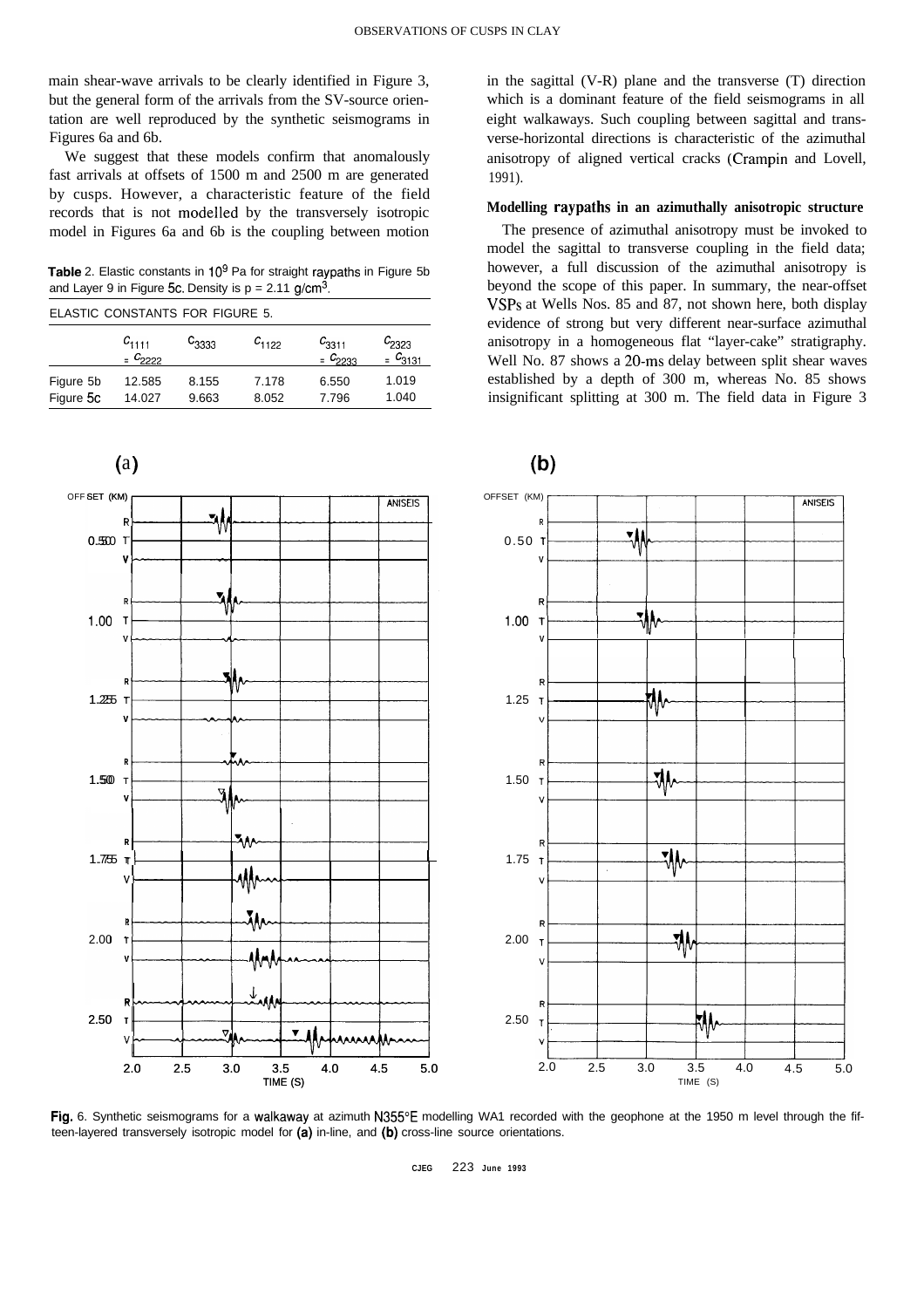

**Fig. 7.** Synthetic seismograms modelling WA1 (Figures 3a and 3b) from 1000-m offset to 2500-m offset at 100-m intervals, through the same transversely isotropic structure as Figure 6. Arrows in the left margin indicate offsets for which there are observations.

show strong coupling for near-vertical incidence at the 500 m offset. This can be modelled by introducing vertical cracks (Crampin and Lovell, 1991; Crampin, 1993) into the top 870 m with crack density  $\varepsilon = 0.014$  and strike N203°E.

Figures 8a and 8b show synthetic seismograms through this orthorhombic structure for in-line and cross-line source orientations along an azimuth of N355"E modelling walkaway WA 1. Comparison with the field data in Figure 3 shows that all the previous similarities in the sagittal plane and the transverse motion are preserved and that many features of the coupling between the sagittal and transverse motion are

also reproduced. In particular, some features of the multiple shear-wave arrivals with different arrival times and polarizations as well as reverberatory *P-* and shear-wave coda (which could easily be mistaken for instrumental noise) also appear in the synthetic seismograms in Figures 8a and 8b. However, many details are not explained, particularly the relative amplitudes of the three-component signals which sometimes vary substantially between offsets in Figure 3a and 3c. These anomalies appear to be near-surface effects at the various source offsets caused by a phenomenon known as natural directivity, which we describe below.

CJEG **224** June 1993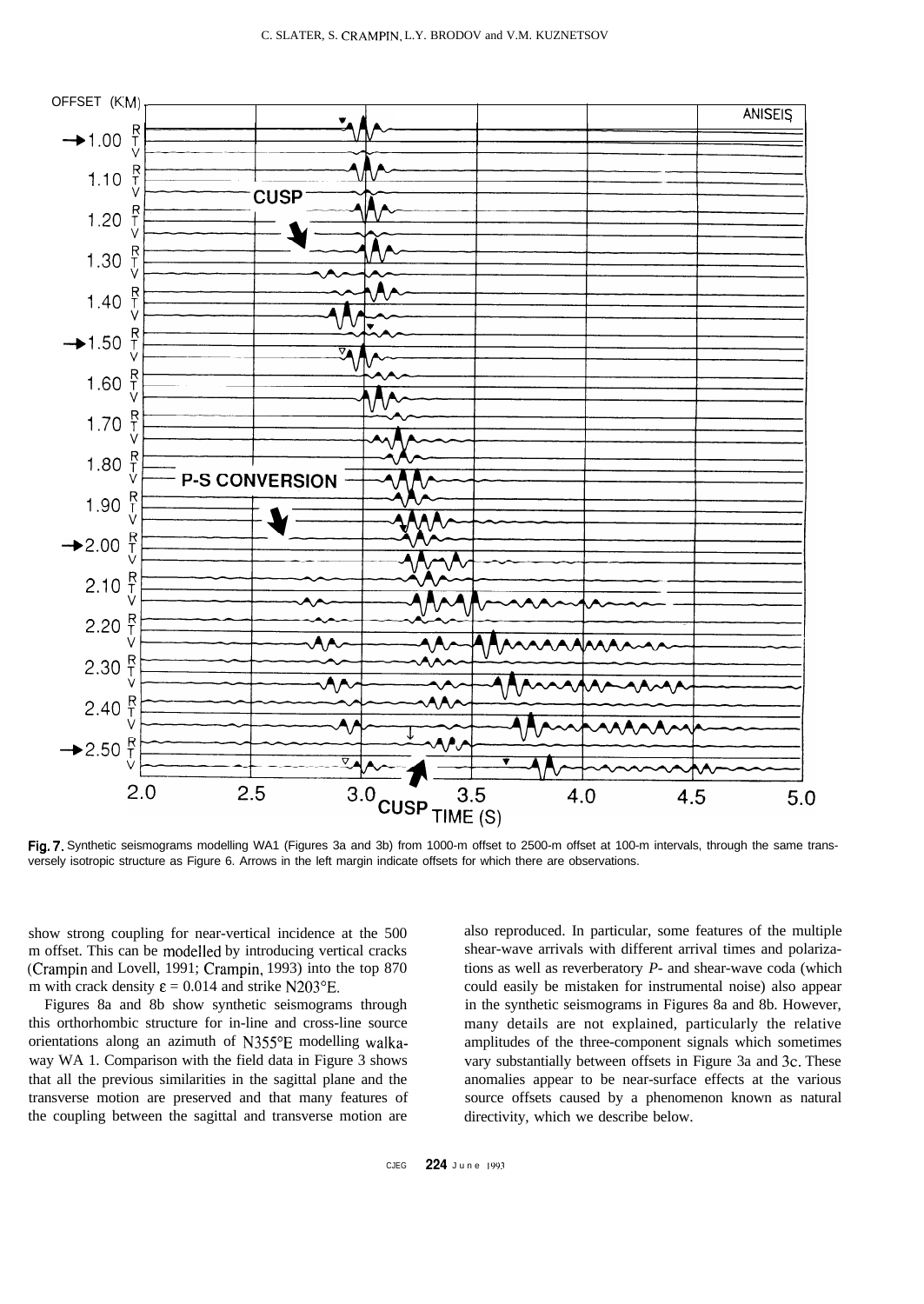

**Fig.** 8. Synthetic seismograms modelling WA1 (Figures 3a and 3b) through the same fifteen-layered model as in Figure 6, but now containing parallel vertical cracks in the layers above 870 m leading to azimuthal anisotropy for (a) in-line, and (b) cross-line source orientations.

#### **NATURAL DIRECTIVITY**

The presence of strong near-surface anomalies in shearwave behaviour, particularly the nonorthogonality of radia tion patterns from orthogonal shear-wave sources., has been recognized in Russia (Puzirev et al., 1985) where it is known as natural directivity (ND). It may result in unpredictable shear waves from explosions and anomalies in polarization and radiation from surface shear-wave sources. The causes of ND are not fully understood. Variations in ND can sometimes be correlated with varying consolidation in poorly consolidated sediments and may vary substantially over distances of metres (Puzirev et al., 1985). ND may also be caused by multiple reflections from inclined interfaces and near-surface bedding.

It is tempting to dismiss ND as shear-wave statics, in the same way as P-wave statics is usually dismissed as an uninteresting necessity. However, since details of waveforms are

essential for interpreting shear waves correctly, identifying ND is essential for accurate evaluation of shear-wave behaviour. Pronounced delays between split shear waves (100 ms in 600 m) at a VSP experiment in the Geysers geothermal site in California were originally thought to be caused by the presence of parallel cracks (Majer et al., 1988). These large delays were actually caused by P-to-S conversions in an 11 m-thick isotropic surface layer with very low shear-wave velocity (Campden et al., 1990) and the large delays were independent of the crack geometry below the surface layer.

Since the effects of ND frequently display characteristic anisotropic features and can vary rapidly over short distances, it has implications for the detailed interpretation of 'any shear-wave source deployed at the surface. Unless recognized, ND can complicate the interpretation of shear-wave reflection surveys and, as here, walkaway shear-wave VSPs, where it would be impracticable to make a detailed study of